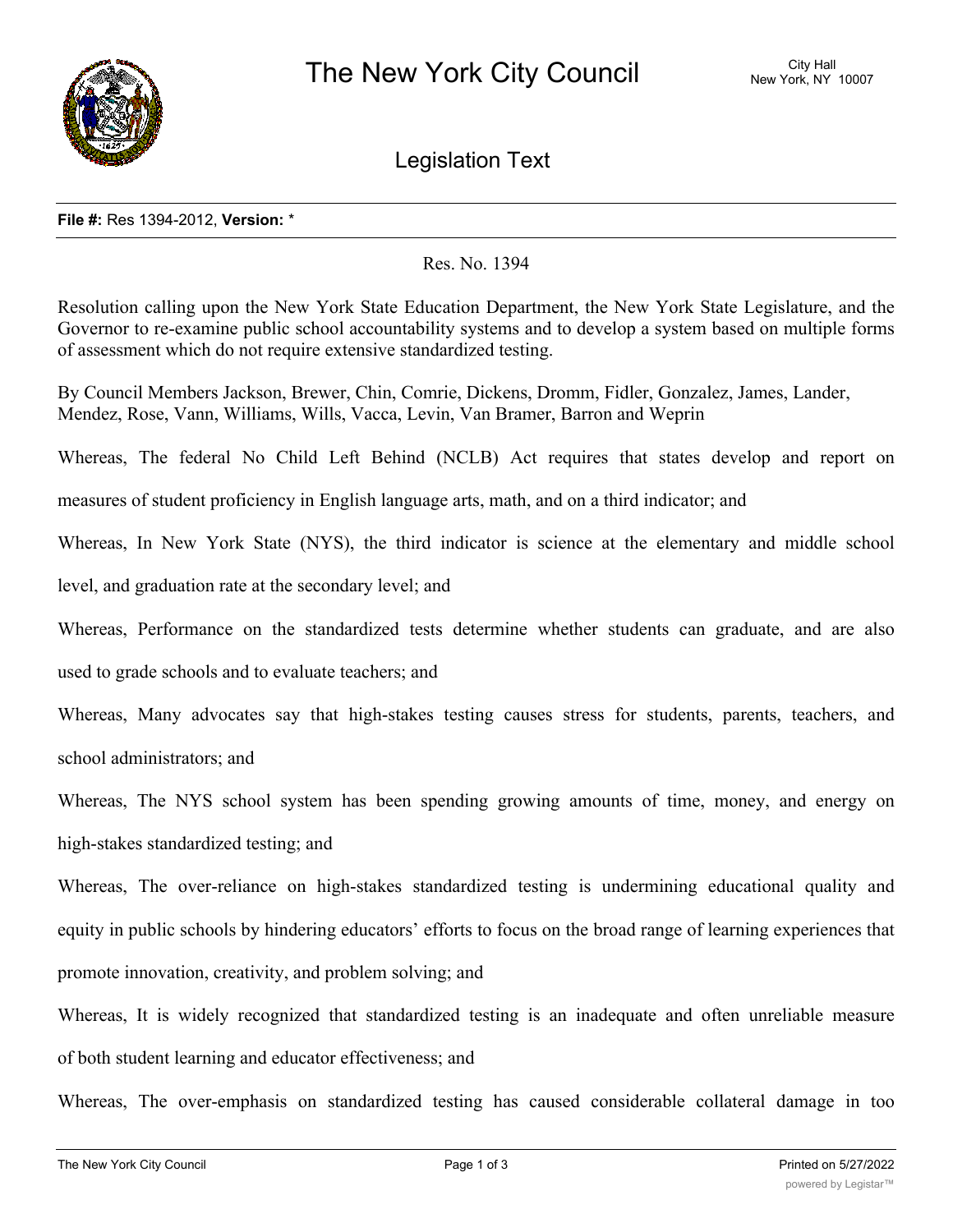## **File #:** Res 1394-2012, **Version:** \*

many schools, including the narrowing of the curriculum, teaching to the test, reducing the love of learning, pushing students out of school, driving excellent teachers out of the profession, and undermining school climate; and

Whereas, According to the New York City Department of Education, under No Child Left Behind, states are working to close the achievement gap and to ensure all students achieve academic proficiency; and Whereas, A nine-year study by the National Research Council has recently confirmed that the past decade's emphasis on testing has yielded little learning progress; and

Whereas, High-stakes standardized testing has negative effects for students from all backgrounds, and especially for low-income students, English language learners, children of color, and those with disabilities; and Whereas, According to the National Assessment of Educational Progress (NAEP), there has been a failure to achieve a significant reduction in the achievement gap separating New York City's white students from African American and Latino students since 2003; and

Whereas, Research by NAEP shows that the negative effects of our high-stakes testing environment are perhaps most pronounced for English Language Learners for whom the tests were not designed, who cumulatively and consistently fail to achieve proficiency within the limited school time before they are required to take the exam in English; and

Whereas, The future well-being of our society relies on a high-quality public education system that prepares all students for college, careers, lifelong learning, and strengthens social as well as economic wellbeing; and

Whereas, Developing a system based on multiple forms of assessment which does not require extensive standardized testing, would more accurately reflect the broad range of student learning; and

Whereas, The culture and structure of the educational systems in which students learn must change in order to foster an engaging school experience that promotes joy in learning, depth of thought, and breadth of knowledge for students; now, therefore, be it